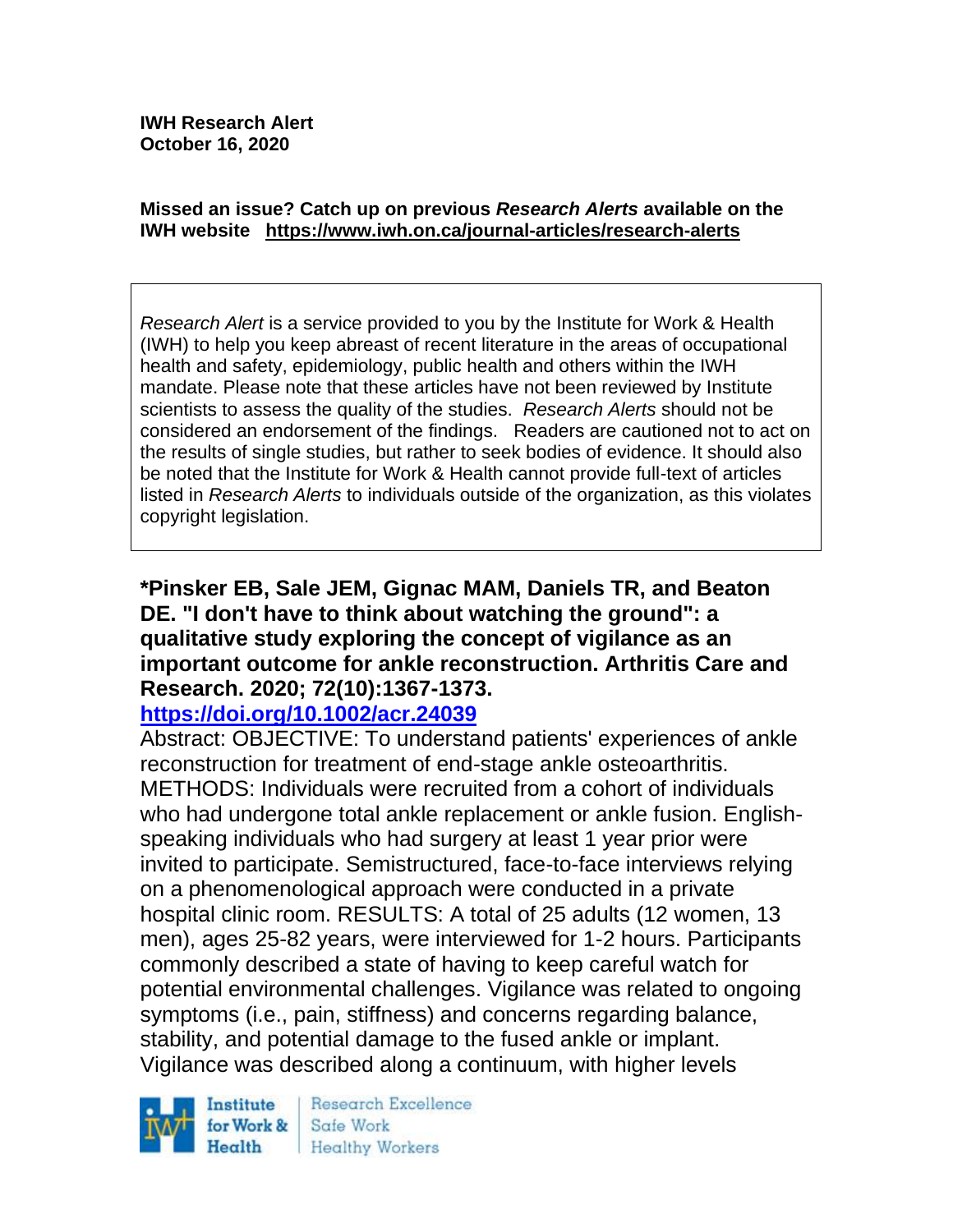associated with stress and mental exhaustion. Vigilance affected participants' perception of their surgical outcome, with high vigilance levels linked to negative perceptions of outcome. The degree to which individuals perceived the need for vigilance was influenced by environmental factors like uneven ground or crowds. Contrary to descriptions of vigilance in the coping literature, vigilance related to ankle reconstruction constituted a situational, rather than dispositional, response. CONCLUSION: Vigilance and its associated burden are not captured by current instruments. The mental load and worry associated with vigilance was important to patients, distinct from related pain or functional status. Thus, reducing high levels of vigilance appears to be an appropriate target for patient-centered treatment outcomes. A thorough battery of outcome measures for ankle reconstruction should consider this domain

**\*Sears JM and Rundell SD. Development and testing of compatible diagnosis code lists for the Functional Comorbidity Index: International Classification of Diseases, Ninth Revision, Clinical Modification and International Classification of Diseases, 10th Revision, Clinical Modification. Medical Care. 2020; [epub ahead of print].**

# **<https://doi.org/10.1097/MLR.0000000000001420>**

Abstract: BACKGROUND: The Functional Comorbidity Index (FCI) was developed for community-based adult populations, with function as the outcome. The original FCI was a survey tool, but several International Classification of Diseases (ICD) code lists-for calculating the FCI using administrative data-have been published. However, compatible International Classification of Diseases, Ninth Revision, Clinical Modification (ICD-9-CM) and ICD-10-CM versions have not been available. OBJECTIVE: We developed ICD-9-CM and ICD-10- CM diagnosis code lists to optimize FCI concordance across ICD lexicons. RESEARCH DESIGN: We assessed concordance and frequency distributions across ICD lexicons for the FCI and individual comorbidities. We used length of stay and discharge disposition to assess continuity of FCI criterion validity across lexicons. SUBJECTS: State Inpatient Databases from Arizona, Colorado, Michigan, New Jersey, New York, Utah, and Washington State (calendar year 2015) were obtained from the Healthcare Cost and Utilization Project. State Inpatient Databases contained ICD-9-CM

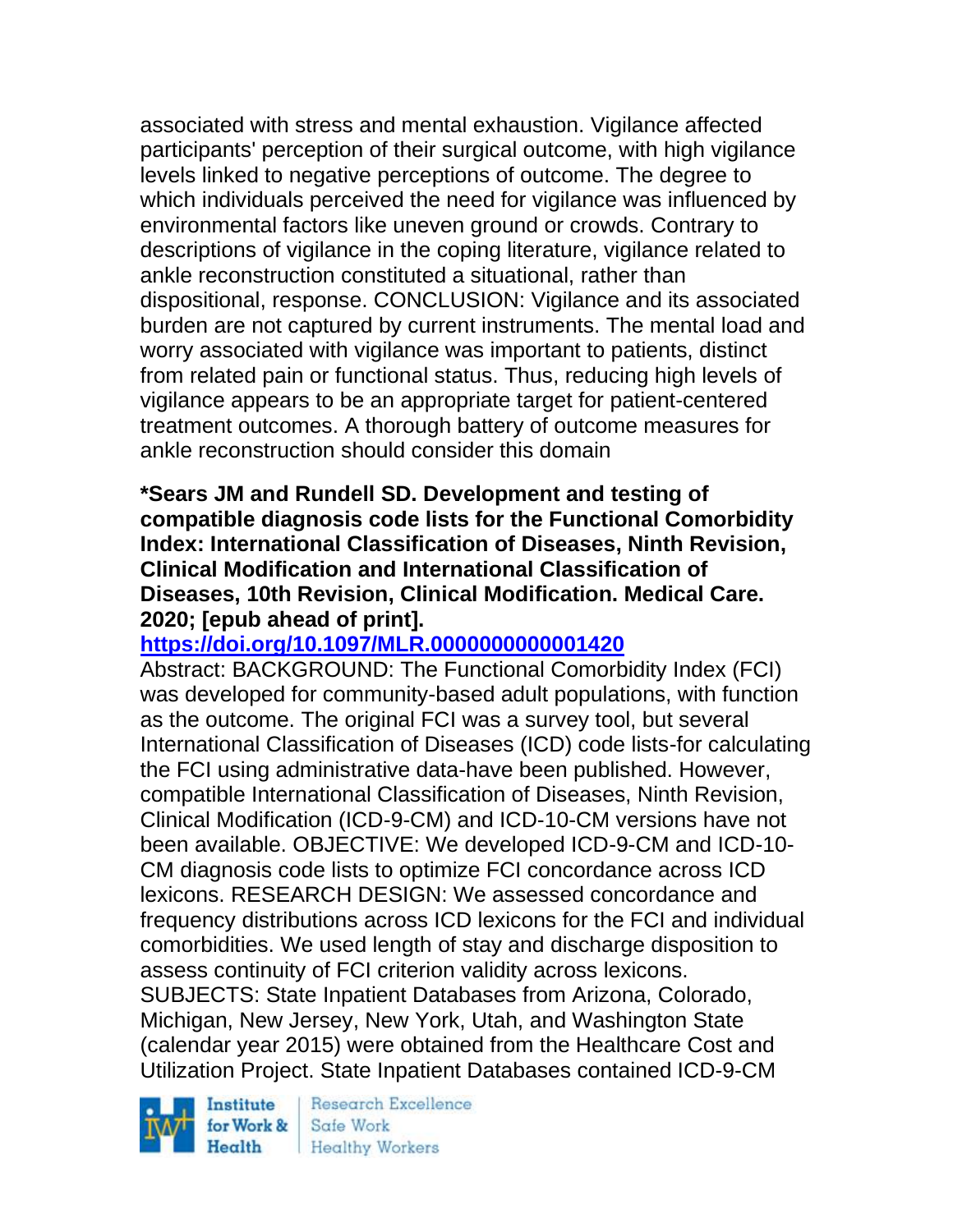diagnoses for the first 3 calendar quarters of 2015 and ICD-10-CM diagnoses for the fourth quarter of 2015. Inpatients under 18 years old were excluded. MEASURES: Length of stay and discharge disposition outcomes were assessed in separate regression models. Covariates included age, sex, state, ICD lexicon, and FCI/lexicon interaction. RESULTS: The FCI demonstrated stability across lexicons, despite small discrepancies in prevalence for individual comorbidities. Under ICD-9-CM, each additional comorbidity was associated with an 8.9% increase in mean length of stay and an 18.5% decrease in the odds of a routine discharge, compared with an 8.4% increase and 17.4% decrease, respectively, under ICD-10-CM. CONCLUSION: This study provides compatible ICD-9-CM and ICD-10-CM diagnosis code lists for the FCI

# **Boggess B and Pompeii L. Uninvestigated fatal workplace injuries in the United States. American Journal of Industrial Medicine. 2020; 63(11):1029-1037.**

### **<https://doi.org/10.1002/ajim.23177>**

Abstract: BACKGROUND: Approximately 5000 people are killed by an injury at work every year, but the U.S. Occupational Safety and Health Administration (OSHA) only investigates 25%-35% of these deaths. The aim of this study was to identify industry, geographic, and worker demographic disparities in the proportion of fatal workplace injuries that are investigated by OSHA. METHODS: This cross-sectional analysis drew from 2 years of public data (2014-2015) from the Census of Fatal Occupational Injuries and investigation data from OSHA. Differences by worker age and sex, geographic region, industry, and State Plan- versus Federal Plan-state were examined. RESULTS: Nationally, OSHA investigated about one in four (27.5%) of the 9657 fatal workplace injuries that occurred. Higher odds of uninvestigated fatalities were observed for female workers compared to male workers (odds ratio, 2.35; 95% confidence interval, 1.89, 2.93), for workers over age 65 compared to those aged 18-24 (3.05; 2.44, 3.82), for worker deaths occurring in State Plan states compared to Federal Plan states (1.64; 1.49, 1.79), among other differences. CONCLUSIONS: Although some of the disparities could be explained by OSHA jurisdiction restrictions, other areas of potential reform were identified, such as investigating a greater number of workplace violence deaths and increasing focus in

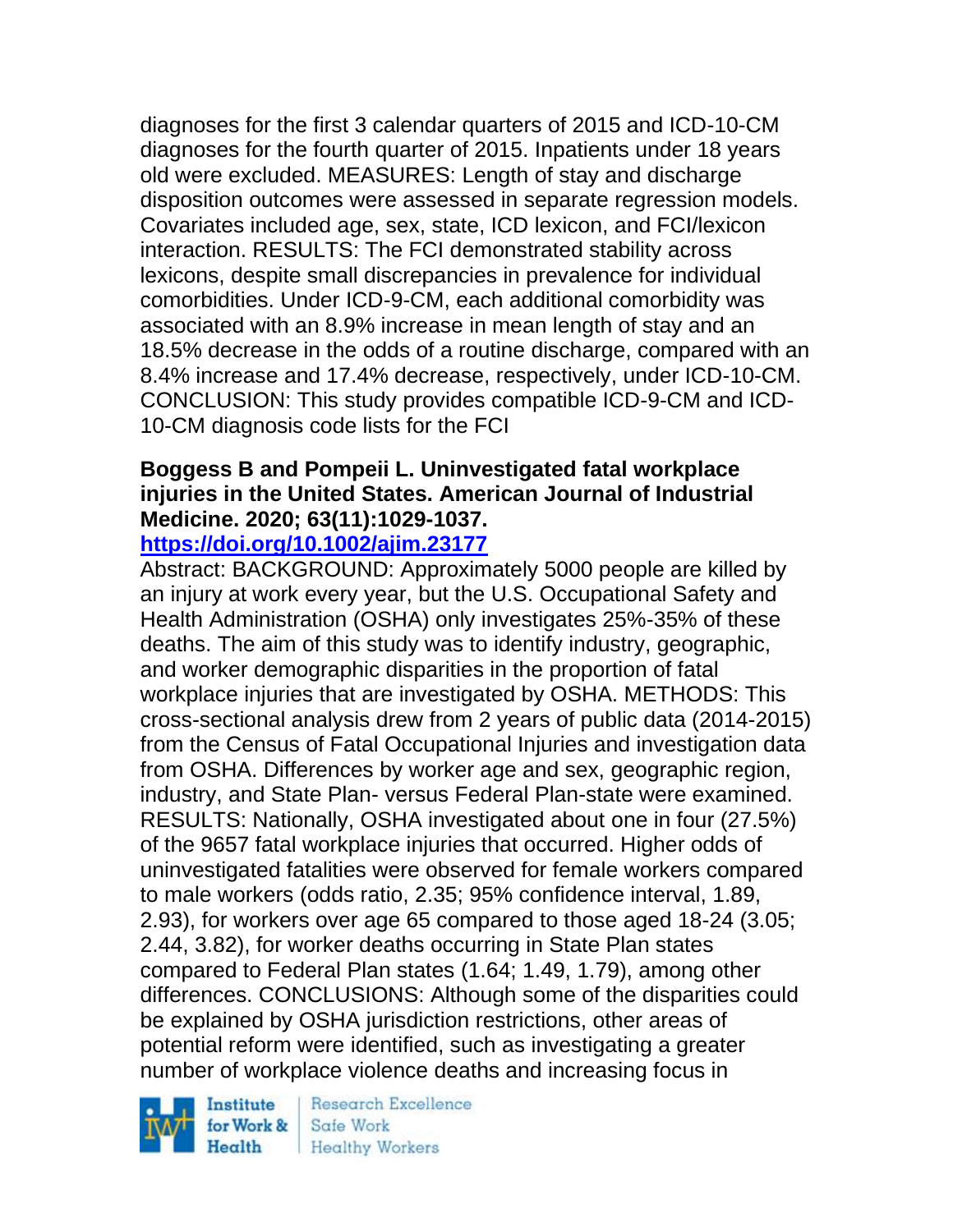industries with a low proportion of investigations but a high number of fatalities, such as transportation and warehousing. Consideration should be given to adapt policies, expand OSHA jurisdiction, and to increase OSHA resources for conducting both fatality investigations and proactive investigations that can identify and abate hazards before a worker is injured

### **Boman T, Kjellberg A, Danermark B, and Boman E. The need for support and adaptation in the workplace among persons with different types of disabilities and reduced work ability. Scandinavian Journal of Disability Research. 2020; 22(1):253- 264.**

**<https://doi.org/10.16993/sjdr.672> [open access]** Abstract: This study aimed to examine support and adaptation needed by persons with four different types of disabilities, either at their workplace or in order to enter the labour market. A secondary analysis was conducted, based on the regular labour market survey (AKU), and an additional survey which included questions specifically posed to persons with disabilities. All participants had either partly or very reduced work ability. There was more need for adaptation than for support, independently of work ability and current employment status. Around 60% of respondents with a psychological disability reported a need for adapted work pace and working time, both at their workplace and in order to enter the labour market. Adapted work tasks were an important factor, especially for persons who were not currently working; around half of the non-employed participants said this adaptation could make it possible for them to work, regardless of type of disability.

### **Chicas R, Xiuhtecutli N, Dickman NE, Scammell ML, Steenland K, Hertzberg VS, et al. Cooling intervention studies among outdoor occupational groups: a review of the literature. American Journal of Industrial Medicine. 2020; 63(11):988-1007. <https://doi.org/10.1002/ajim.23175>**

Abstract: Background: The purpose of this systematic review is to examine cooling intervention research in outdoor occupations, evaluate the effectiveness of such interventions, and offer recommendations for future studies. This review focuses on outdoor occupational studies conducted at worksites or simulated

Institute Health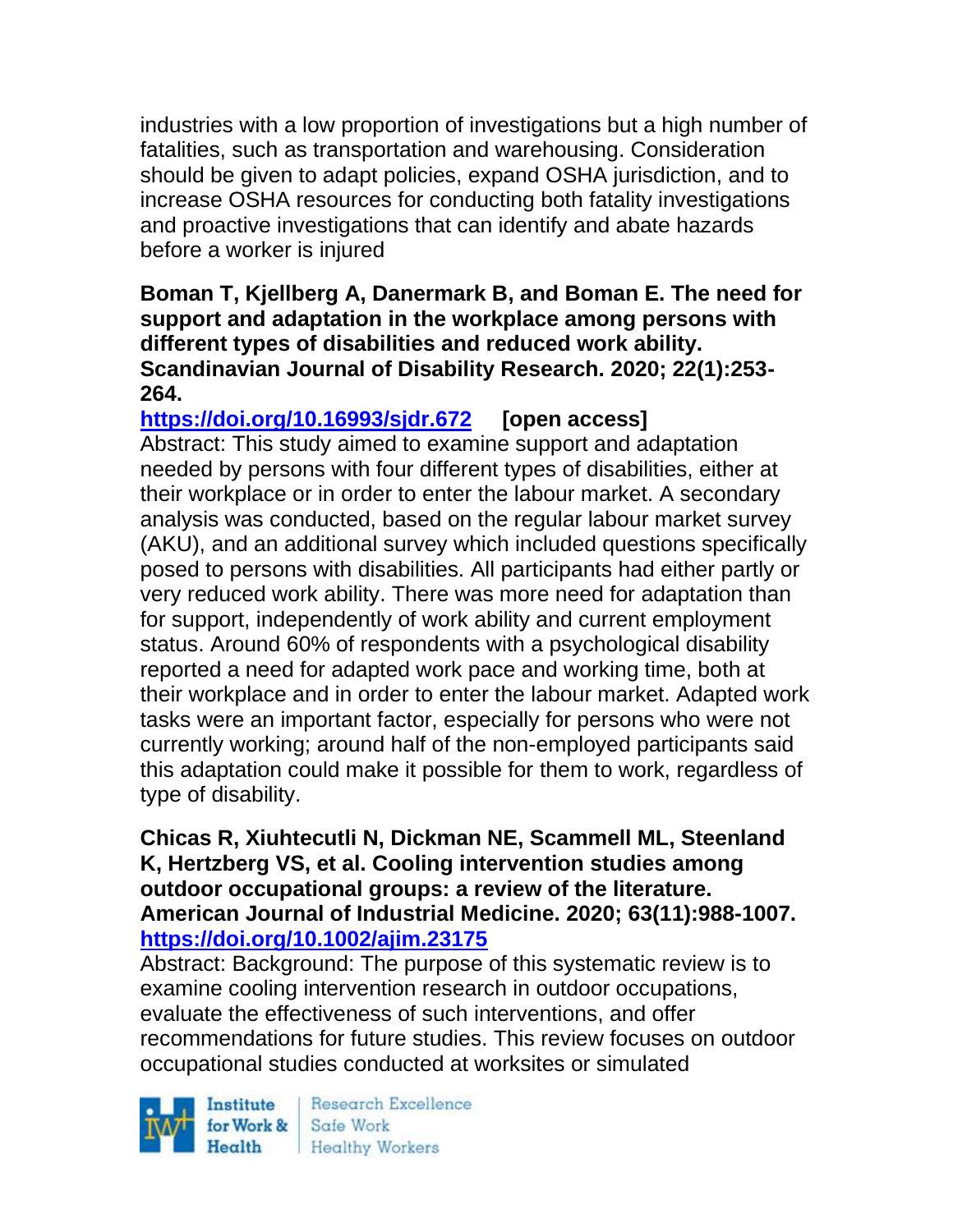occupational tasks in climatic chambers. Methods: This systematic review was performed in accordance with Preferred Reporting Items for Systematic Reviews and Meta-Analysis (PRISMA) guidelines. PubMed, Embase, and Web of Science were searched to identify original research on intervention studies published in peer-reviewed journals that aimed at reducing heat stress or heat-related illness from January 2000 to August 2020. Results: A systematic search yielded a total of 1042 articles, of which 21 met the inclusion criteria. Occupations with cooling intervention studies included agriculture (n  $= 5$ ), construction (n  $= 5$ ), industrial workers (n  $= 4$ ), and firefighters (n = 7). The studies focused on multiple types of cooling interventions cooling gear (vest, bandanas, cooling shirts, or head-cooling gel pack), enhanced heat dissipation clothing, forearm or lower body immersion in cold water, water dousing, ingestion of a crushed ice slush drink, electrolyte liquid hydration, and modified Occupational Safety and Health Administration recommendations of drinking water and resting in the shade. Conclusion: Current evidence indicates that using multiple cooling gears along with rest cycles may be the most effective method to reduce heat-related illness. Occupational heatrelated illnesses and death may be mitigated by targeted cooling intervention and workplace controls among workers of vulnerable occupational groups and industries.

### **Clay-Williams R, Taylor N, Ting HP, Arnolda G, Winata T, and Braithwaite J. Do quality management systems influence clinical safety culture and leadership? A study in 32 Australian hospitals. International Journal for Quality in Health Care. 2020; 32(Supplement 1):60-66.**

# **<https://doi.org/10.1093/intqhc/mzz107>**

Abstract: OBJECTIVE: This study aimed to explore the associations between the organization-level quality arrangements, improvement and implementation and department-level safety culture and leadership measures across 32 large Australian hospitals. DESIGN: Quantitative observational study, using linear and multi-level modelling to identify relationships between quality management systems and clinician safety culture and leadership. SETTING: Thirtytwo large Australian public hospitals. PARTICIPANTS: Quality audit at organization level, senior quality manager at each participating hospital, 1382 clinicians (doctors, nurses and allied health

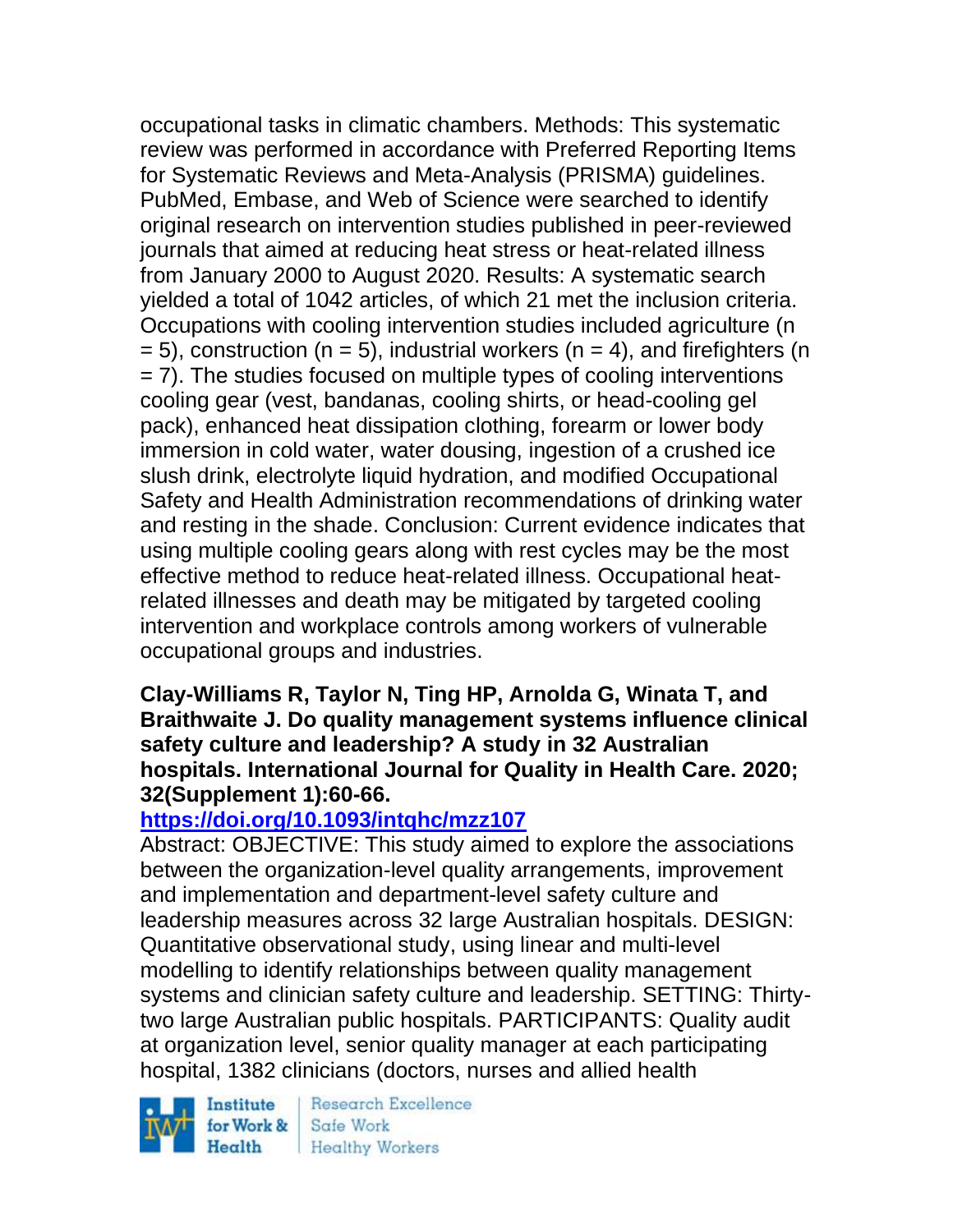professionals). MAIN OUTCOME MEASURES: Associations between organization-level quality measures and department-level clinician measures of teamwork climate, safety climate and leadership for acute myocardial infarction (AMI), hip fracture and stroke treatment conditions. RESULTS: We received 1332 valid responses from participants. The quality management systems index (QMSI, a questionnaire-based measure of the hospitals' quality management structures) was 'positively' associated with all three department-level scales in the stroke department, with safety culture and leadership in the emergency department, but with none of the three scales in the AMI and hip fracture departments. The quality management compliance index (QMCI, an external audit-based measure of the quality improvement activities) was 'negatively' associated with teamwork climate and safety climate in AMI departments, after controlling for QMSI, but not in other departments. There was no association between QMCI and leadership in any department, after controlling for QMSI, and there was no association between the clinical quality implementation index (CQII, an external audit-based measure of the level of implementation of quality activities) and any of the three department-level scales in any of the four departments, after controlling for both QMSI and QMCI. CONCLUSIONS: The influence of organization-level quality management systems on clinician safety culture and leadership varied depending on the hospital department, suggesting that whilst there was some consistency on patient safety attitudes and behaviours throughout the organizations, there were also other factors at play

**Fontana M, McCauley L, Fitzgerald M, Eckert GJ, Yanca E, and Eber R. Impact of COVID-19 on life experiences of essential workers attending a dental testing facility. JDR Clinical and Translational Research. 2020; [epub ahead of print]. <https://doi.org/10.1177/2380084420962399> [open access]** Abstract: OBJECTIVES: 1) To compare the impact of COVID-19 on the life experiences of essential workers attending a COVID-19 antibody testing clinic at a dental school. 2) To compare responses of dental, non-dental health care, and non-health care essential workers. 3) To assess acceptability/satisfaction of testing done in a dental setting. METHOD: A total of 984 participants completed a selfadministered online questionnaire. RESULTS: Over 90% were

Institute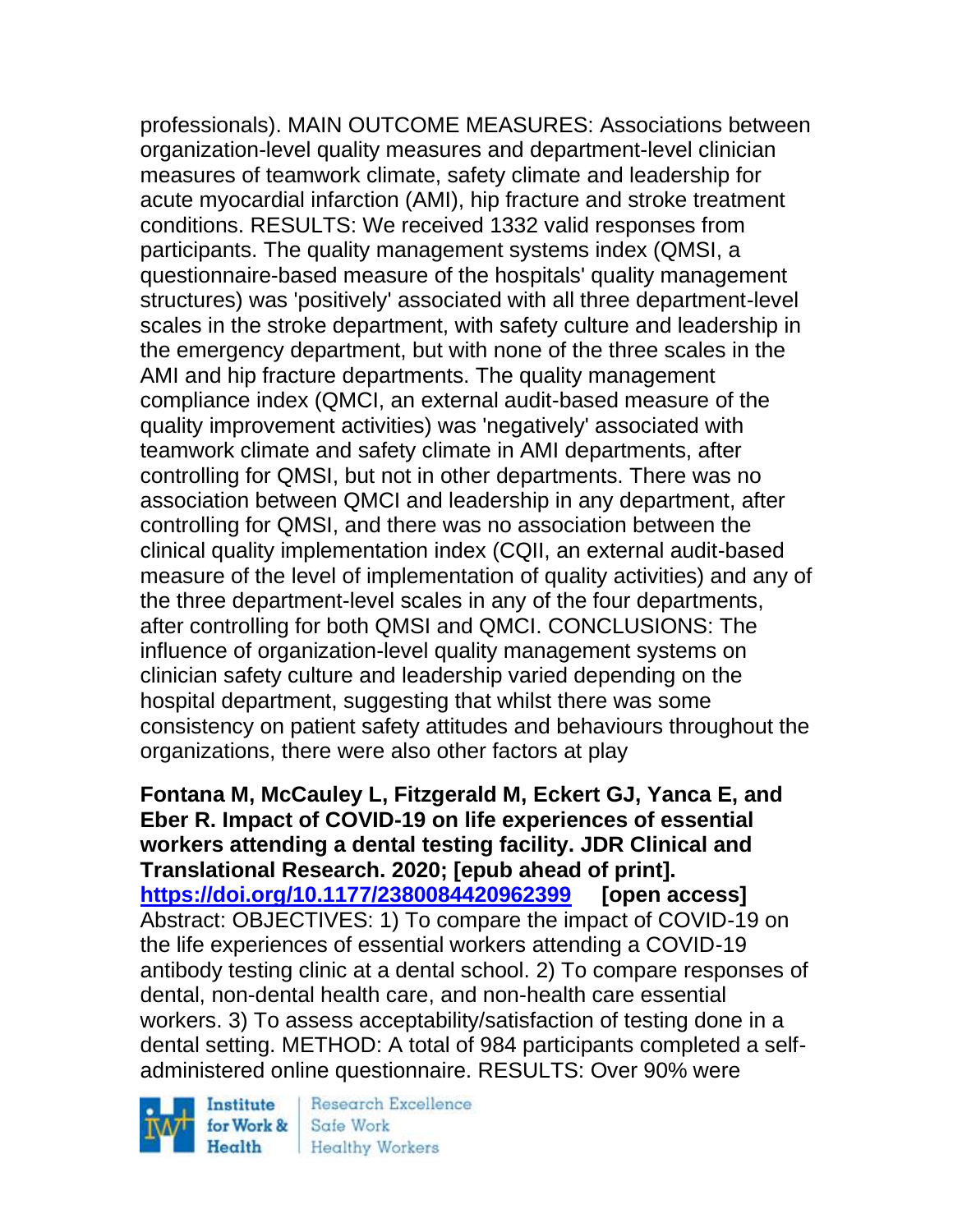healthy (i.e., not in a high-risk health-related group for COVID-19), did not have COVID-19 symptoms within 30 d, and always/frequently engaged in preventive measures. Fifty-eight percent thought that they had a 0% to 25% chance of having immunity/antibodies to COVID-19. Non-dental health care workers thought that their chance was significantly higher ( $P < 0.05$ ) than others. Over 70% were sometimes, frequently, or always worried about their friends and loved ones getting COVID-19 and of resulting financial problems. Dental workers were significantly less afraid than non-dental health care and non-health care providers. For all groups, more than half of the respondents stated that the pandemic had a negative (somewhat worse or worse) impact on daily life (59%), interactions with others (65%), stress levels (66%), and enjoyment of life (56%). There were significant differences among all 3 groups regarding the percentage of individuals with a negative impact on job security (dental, 47%; non-dental health care, 34%; non-health care, 31%). However, more than half of the respondents stated that the pandemic had a positive impact (same, somewhat better, or much better) on caring about one another, self-care, and exercise. Knowing the results of an antibody test would decrease the level of stress and anxiety in 67% of respondents. Over 80% found a COVID-19 test received in a dental setting acceptable, were "definitely" satisfied, and would "definitely" recommend it to a friend, family, or coworker. CONCLUSIONS: These findings support that dental workers are as vulnerable as other essential workers to threats and psychological impacts of COVID-19. They also support the acceptability and satisfaction of testing for a pandemic done in a dental setting. KNOWLEDGE TRANSFER STATEMENT: The results of this study highlight the impact that pandemics such as COVID-19 can have on life experiences of essential workers, including dentists. It also highlights a role that dentistry can play within the broader health care system, during and beyond the current pandemic, to help with surveillance efforts of community health. Testing may also help alleviate stress and anxiety associated with these pandemics

**Haddaway NR, Akl EA, Page MJ, Welch VA, Keenan C, and Lotfi T. Open synthesis and the coronavirus pandemic in 2020. Journal of Clinical Epidemiology. 2020; 126(184-191. <https://doi.org/10.1016/j.jclinepi.2020.06.032> [open access]**

Institute for Work & Health

**Research Excellence** Safe Work **Healthy Workers**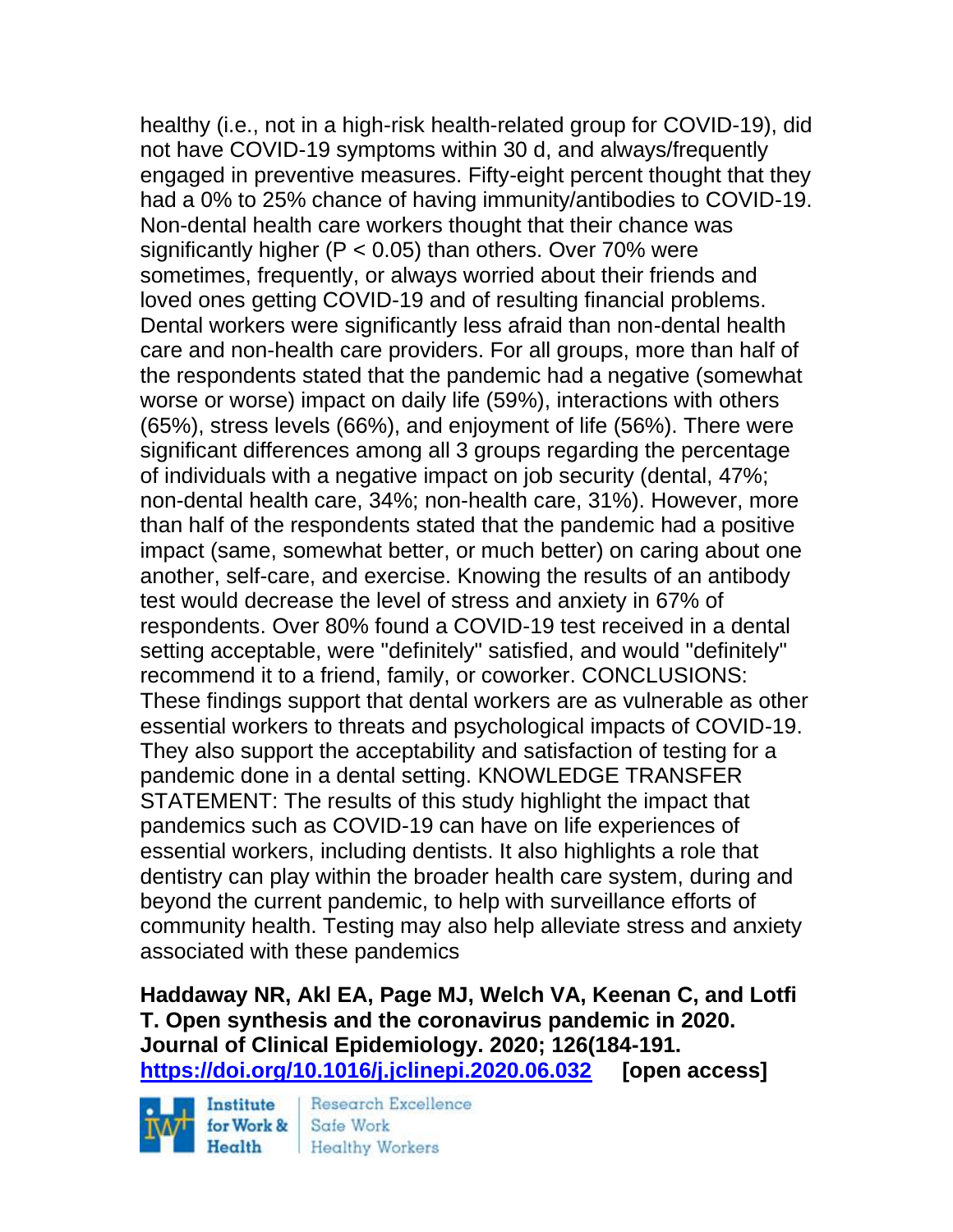Abstract: Open Science principles are vital for ensuring reproducibility, trust, and legacy.

Evidence synthesis is a vital means of summarizing research for decision-making.

Open Synthesis is the application of Open Science principles to evidence synthesis.

Open approaches to planning, conducting, and reporting synthesis have many benefits.

We call on the evidence synthesis community to embrace Open Synthesis.

### **Howard J and Osborne J. Cannabis and work: need for more research. American Journal of Industrial Medicine. 2020; 63(11):963-972.**

# **<https://doi.org/10.1002/ajim.23170>**

Abstract: Cannabis sativa is one of the oldest and most widely used plants in the world with a variety of industrial, medical, and nonmedical applications. Despite its long history, cannabis-derived products remain a source of controversy across the fields of medicine, law, and occupational safety and health. More favorable public attitudes about cannabis in the US have resulted in greater access to cannabis through legalization by states, leading to more consumption by workers. As more states adopt cannabis access laws, and as more workers choose to consume cannabis products, the implications for existing workplace policies, programs, and practices become more salient. Past workplace practices were grounded in a time when cannabis consumption was always viewed as problematic, considered a moral failing, and was universally illegal. Shifting cultural views and the changing legal status of cannabis indicate a need for research into the implications and challenges relating to cannabis and work. This commentary suggests research needs in the following areas: (a) data about industries and occupations where cannabis consumption among workers is most prevalent; (b) adverse health consequences of cannabis consumption among workers; (c) workplace supported recovery programs; (d) hazards to workers in the emerging cannabis industry; (e) relationship between cannabis consumption and occupational injuries; (f) ways to assess performance deficits and impairment from cannabis consumption; (g) consumption of synthetic cannabinoids to evade

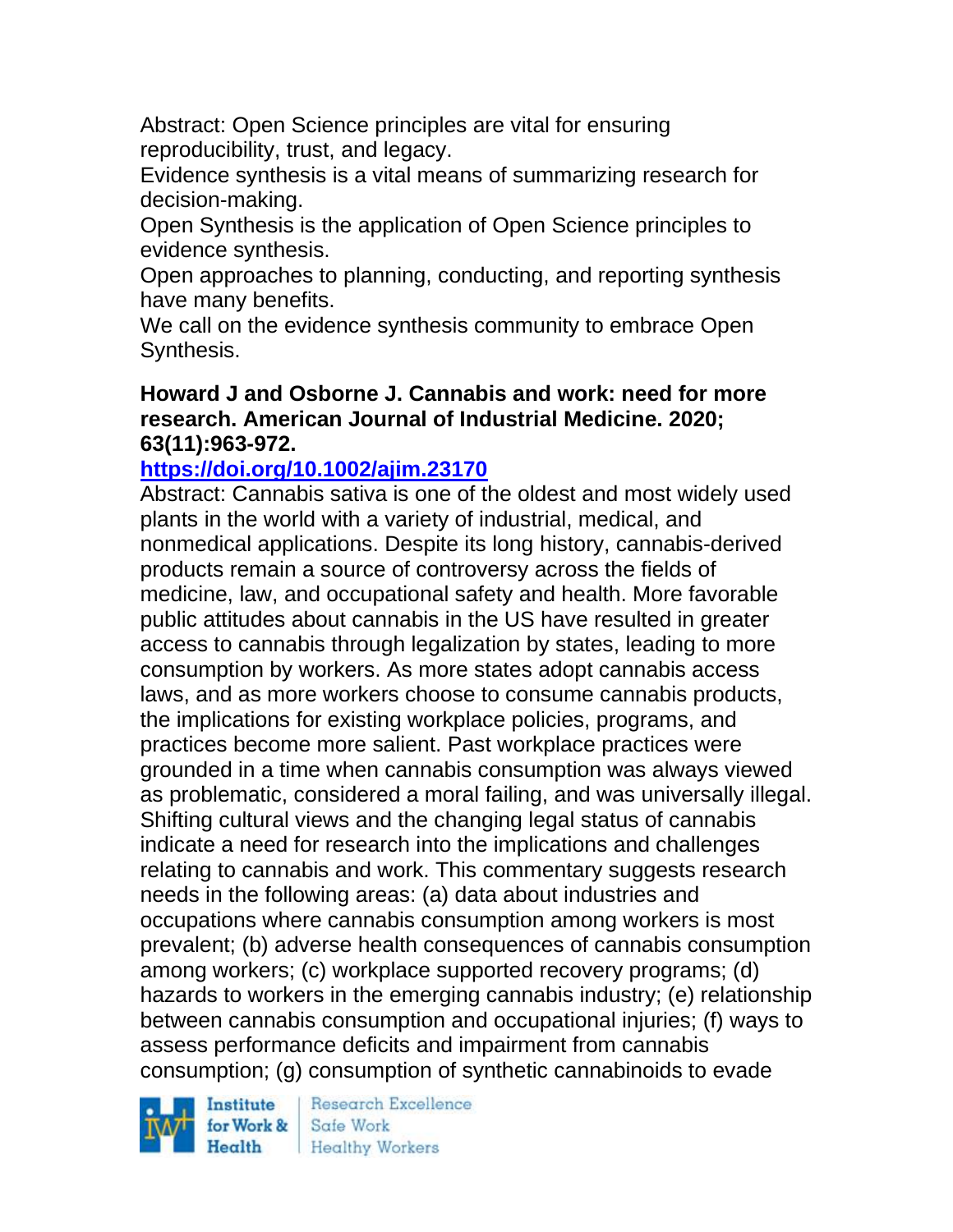detection by drug testing; (h) cannabis consumption and its effect on occupational driving; and (i) ways to craft workplace policies and practices that take into consideration conflicting state and federal laws pertaining to cannabis

### **Mehri A, Letafatkar A, and Khosrokiani Z. Effects of corrective exercises on posture, pain, and muscle activation of patients with chronic neck pain exposed to anterior-posterior perturbation. Journal of Manipulative and Physiological Therapeutics. 2020; 43(4):311-324.**

# **<https://doi.org/10.1016/j.jmpt.2018.11.032>**

Abstract: Objectives: This study aimed to evaluate the effects of corrective exercises on posture, pain, and muscle activation of patients with chronic neck pain exposed to anterior-posterior perturbation. Methods: A total of 32 women  $(37.76 \pm 3.83 \,\mathrm{years})$  with chronic, nonspecific neck pain were randomized into corrective exercise and control groups. The experimental group underwent a corrective exercise program for 8 weeks, 30 min/d, 3 days per week. The control group received active self-exercise instructions. Neck pain, forward head and protracted shoulder posture, and timing of superficial neck muscle activation were evaluated using the visual analog scale, photogrammetry, and electromyogram, respectively, before and then 48 hours after the 8-week program for both the experimental and control groups. All measurements at pretest and posttest were taken by a blinded assessor. Results: Significant alterations were observed in cervical angle  $(P = .003,$  effect size  $=$ 0.329), shoulder angle  $(P = .008$ , effect size  $= 0.457$ ), neck pain and disability (P = .009, effect size = 0.645), movement control (P = .038, effect size = 0.353), activation onset of the upper trapezius ( $P = 0.015$ , effect size =  $0.746$ ), the sternocleidomastoid (P =  $.018$ , effect size = 0.879) and cervical erector spinae ( $P = 0.031$ , effect size = 0.765), and the root mean square of the upper trapezius ( $P = 0.033$ , effect size  $=$ 0.742), the sternocleidomastoid ( $P = 0.041$ , effect size = 0.587), and the cervical erector spinae ( $P = 0.024$ , effect size = 0.832) in the intervention group from pre- to posttest  $(P < .05)$ . Conclusion: Positive and significant alterations have been observed in the forward head and protracted shoulder posture, the timing of superficial neck muscle activation, neck pain, and disability in female patients with

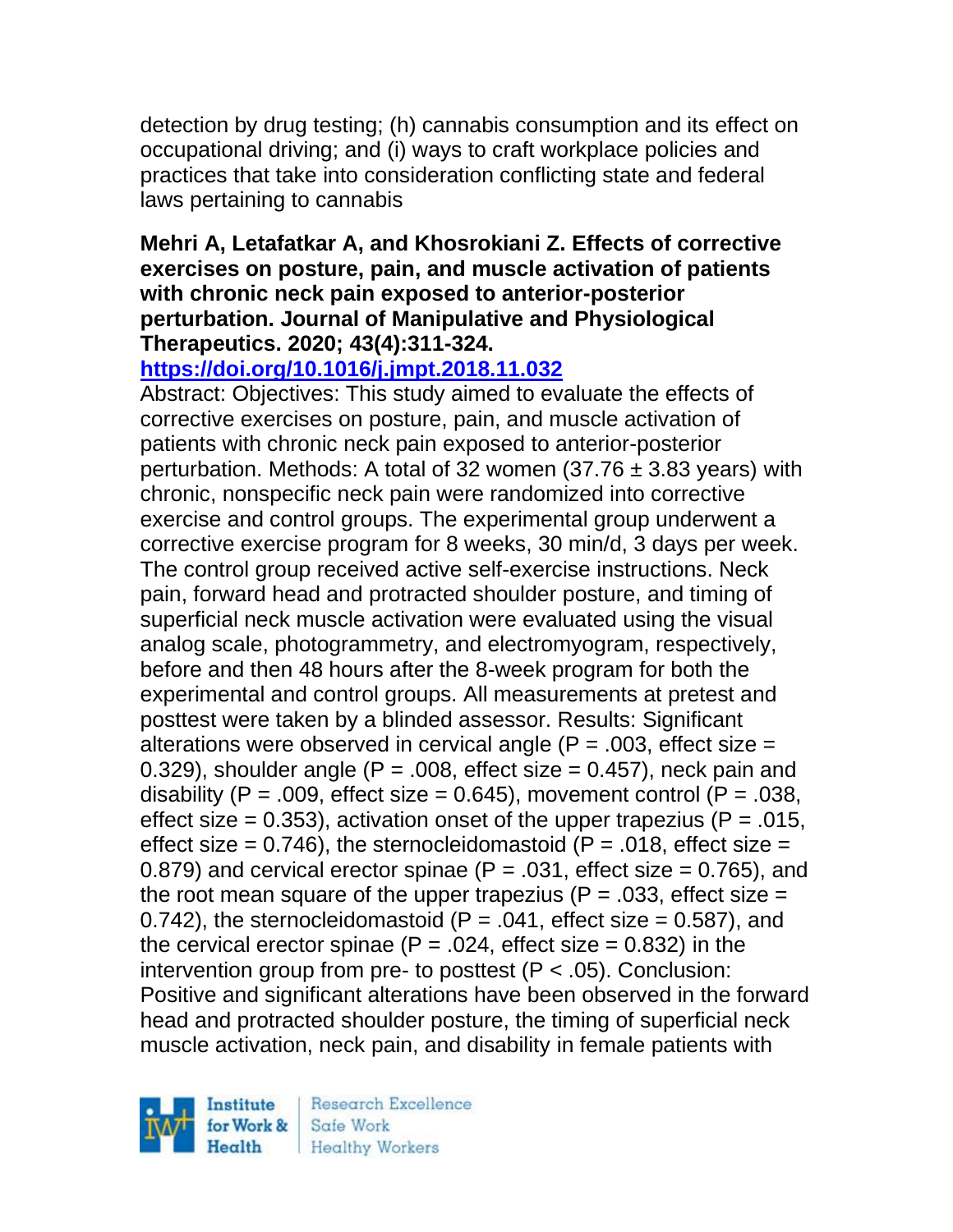chronic neck pain exposed to anterior-posterior perturbation after performing an 8-week corrective exercise program.

**Nguyen TL, Baker KS, Ioannou L, Hassani-Mahmooei B, Gibson SJ, Collie A, et al. Prognostic role of demographic, injury and claim factors in disabling pain and mental health conditions 12 months after compensable injury. International Journal of Environmental Research and Public Health. 2020; 17(19):E7320. <https://doi.org/10.3390/ijerph17197320> [open access]** Abstract: Identifying who might develop disabling pain or poor mental health after injury is a high priority so that healthcare providers can provide targeted preventive interventions. This retrospective cohort study aimed to identify predictors of disabling pain or probable mental health conditions at 12 months post-injury. Participants were recruited 12-months after admission to a major trauma service for a compensable transport or workplace injury (n = 157). Injury, compensation claim, health services and medication information were obtained from the Victorian Orthopaedic Trauma Outcome Registry, Victorian State Trauma Registry and Compensation Research Database. Participants completed questionnaires about pain, and mental health (anxiety, depression, posttraumatic stress disorder) at 12 months post-injury. One third had disabling pain, one third had at least one probable mental health condition and more than one in five had both disabling pain and a mental health condition at 12 months post-injury. Multivariable logistic regression found mental health treatment 3-6 months post-injury, persistent work disability and opioid use at 6-12 months predicted disabling pain at 12 months post-injury. The presence of opioid use at 3-6 months, work disability and psychotropic medications at 6-12 months predicted a mental health condition at 12 months post-injury. These factors could be used to identify at risk of developing disabling pain who could benefit from timely interventions to better manage both pain and mental health post-injury. Implications for healthcare and compensation system are discussed

**Petrof O, Neyens T, Nuyts V, Nackaerts K, Nemery B, and Faes C. On the impact of residential history in the spatial analysis of diseases with a long latency period: a study of mesothelioma in Belgium. Statistics in Medicine. 2020; 39(26):3840-3866.** 

Institute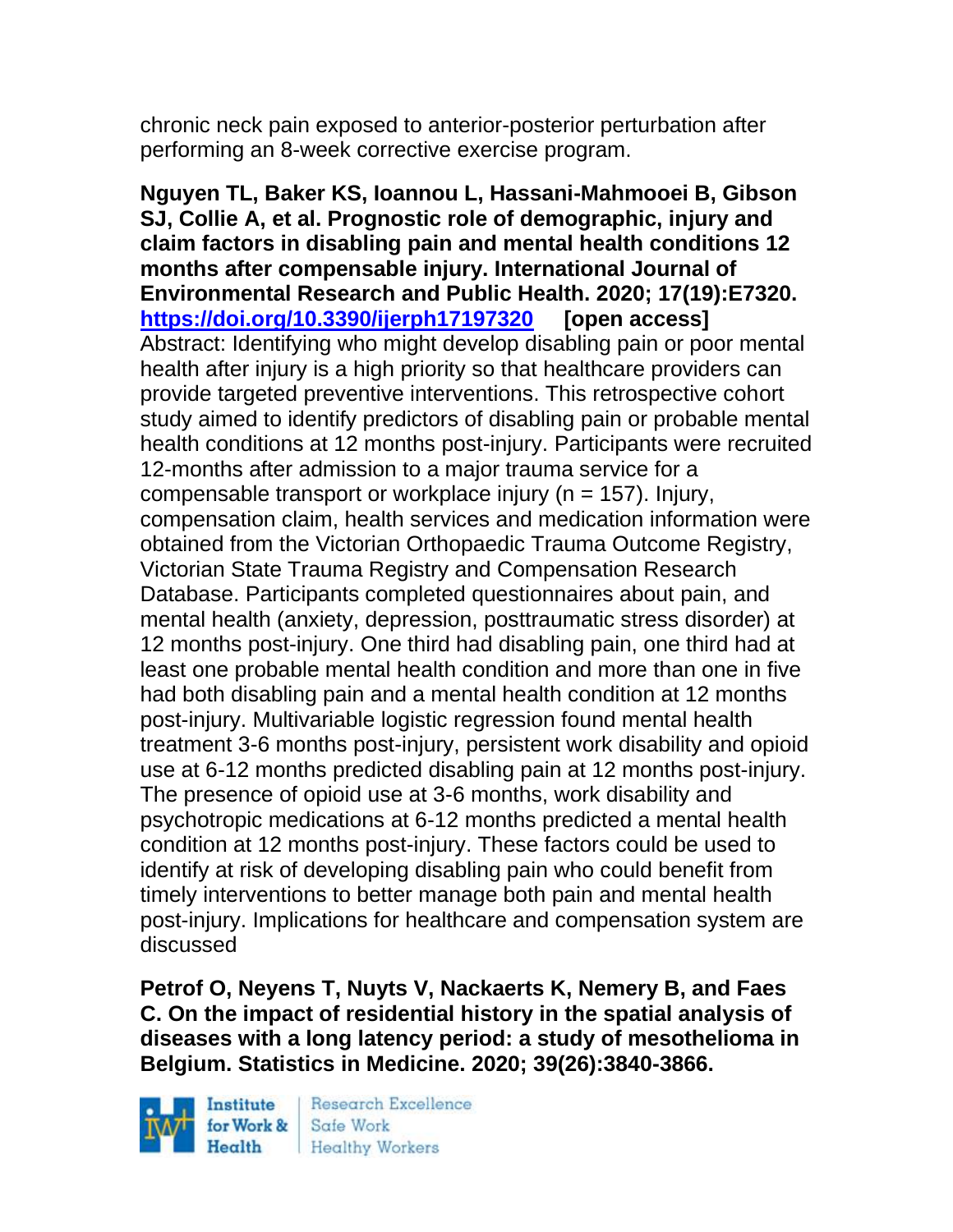# **<https://doi.org/10.1002/sim.8697>**

Abstract: Mesothelioma is a rare cancer caused by exposure to asbestos. Belgium has a known long history of asbestos production, resulting in one of the highest mesothelioma mortality rates worldwide. While the production of asbestos has stopped completely, the long latency period of mesothelioma, which can fluctuate between 20 and 40 years after exposure, causes incidences still to be frequent. Mesothelioma's long incubation time affects our assessment of its geographical distribution as well. Since patients' residential locations are likely to change a number of times throughout their lives, the location where the patients develop the disease is often far from the location where they were exposed to asbestos. Using the residential history of patients, we propose the use of a convolution multiple membership model (MMM), which includes both a spatial conditional autoregressive and an unstructured random effect. Pancreatic cancer patients are used as a control population, reflecting the population at risk for mesothelioma. Results show the impact of the residential mobility on the geographical risk estimation, as well as the importance of acknowledging the latency period of a disease. A simulation study was conducted to investigate the properties of the convolution MMM. The robustness of the results for the convolution MMM is assessed via a sensitivity analysis

**Salonen L, Alexanderson K, Rugulies R, Framke E, Niemela M, and Farrants K. Combinations of job demands and job control and future trajectories of sickness absence and disability pension an 11-year follow-up of two million employees in Sweden. Journal of Occupational & Environmental Medicine. 2020; 62(10):795-802.** 

# **<https://doi.org/10.1097/JOM.0000000000001919>**

Abstract: Objective: The aim of this study was to examine the association between combinations of job demands/control and future sickness absence (SA) and disability pension (DP) trajectories over 11 years. Methods: A population-based prospective cohort study of female (n = 1,079,631) and male (n = 1,107,999) employees in 2001. With group-based trajectory analysis, we modeled the trajectories of annual mean SA/DP days in 2002 to 2012. We predicted trajectory memberships for job demands/control using multinomial regression.

Institute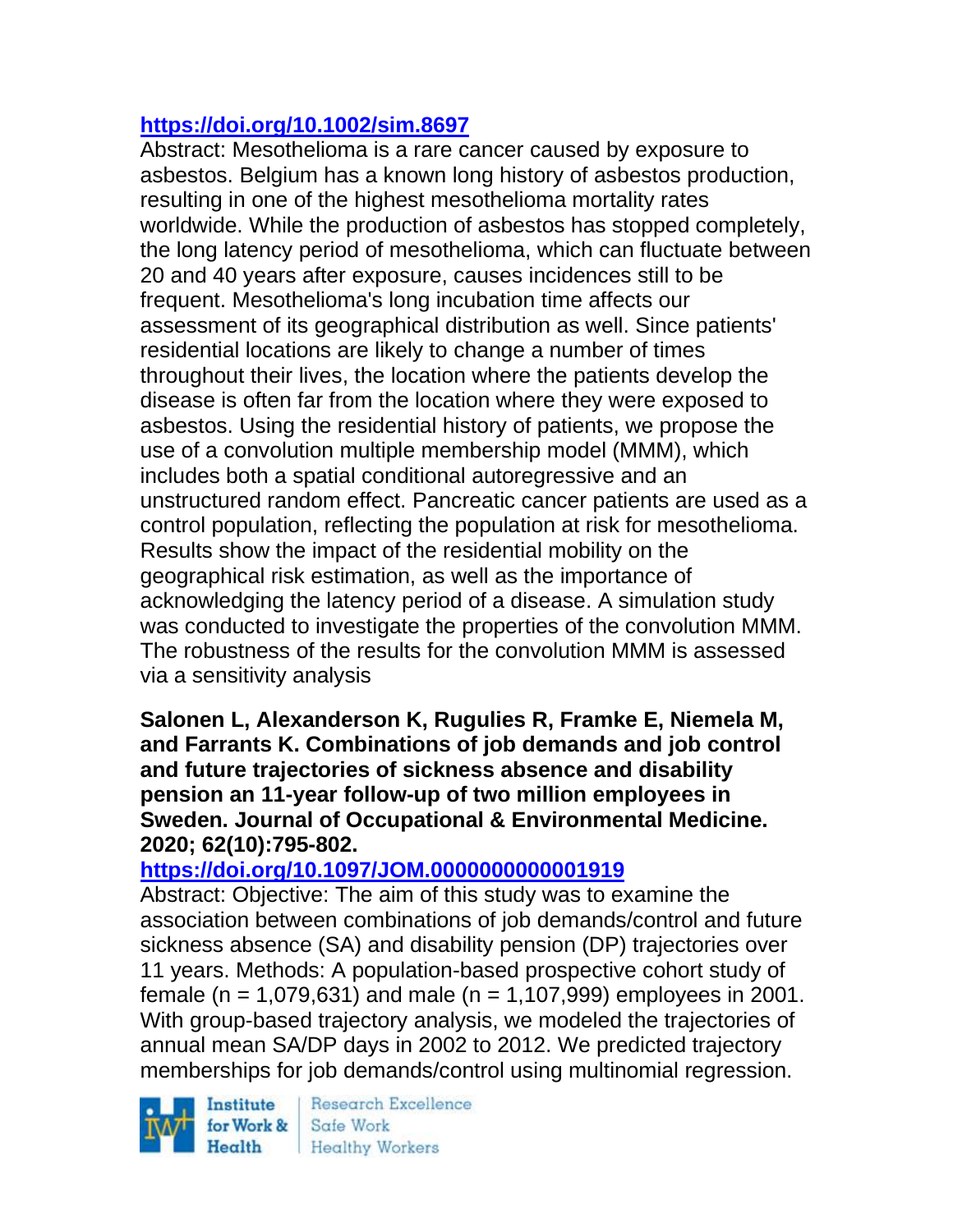Results: We found three SA/DP trajectories for women (low stable, medium stable, and high increasing) and two for men (low stable and high increasing). Low demands/low control in women [odds ratio (OR) 1.42; 95% confidence interval (95% CI) 1.38 to 1.45], and low demands and medium/high control in men (equal OR of 1.23; 95% CI 1.18 to 1.28) were strongly associated with high increasing trajectory. Conclusion: The associations between job demands/control varied between SA/DP trajectories and between sexes.

### **Schulte PA, Streit JMK, Sheriff F, Delclos G, Felknor SA, Tamers SL, et al. Potential scenarios and hazards in the work of the future: a systematic review of the peer-reviewed and gray literatures. Annals of Work Exposures and Health. 2020; 64(8):786-816.**

**<https://doi.org/10.1093/annweh/wxaa051> [open access]** Abstract: It would be useful for researchers, practitioners, and decision-makers to anticipate the hazards that workers will face in the future. The focus of this study is a systematic review of published information to identify and characterize scenarios and hazards in the future of work. Eleven bibliographic databases were systematically searched for papers and reports published from 1999 to 2019 that described future of work scenarios or identified future work-related hazards. To compile a comprehensive collection of views of the future, supplemental and ad hoc searches were also performed. After screening all search records against a set of predetermined criteria, the review yielded 36 references (17 peer-reviewed, 4 gray, and 15 supplemental) containing scenarios. In these, the future of work was described along multiple conceptual axes (e.g. labor market changes, societal values, and manual versus cognitive work). Technology was identified as the primary driver of the future of work in most scenarios, and there were divergent views in the literature as to whether technology will create more or fewer jobs than it displaces. Workforce demographics, globalization, climate change, economic conditions, and urbanization were also mentioned as influential factors. Other important themes included human enhancement, social isolation, loneliness, worker monitoring, advanced manufacturing, hazardous exposures, sustainability, biotechnology, and synthetic biology. Pandemics have not been widely considered in the future of work literature, but the recent COVID-19 pandemic illustrates that was



Research Excellence Safe Work **Healthy Workers**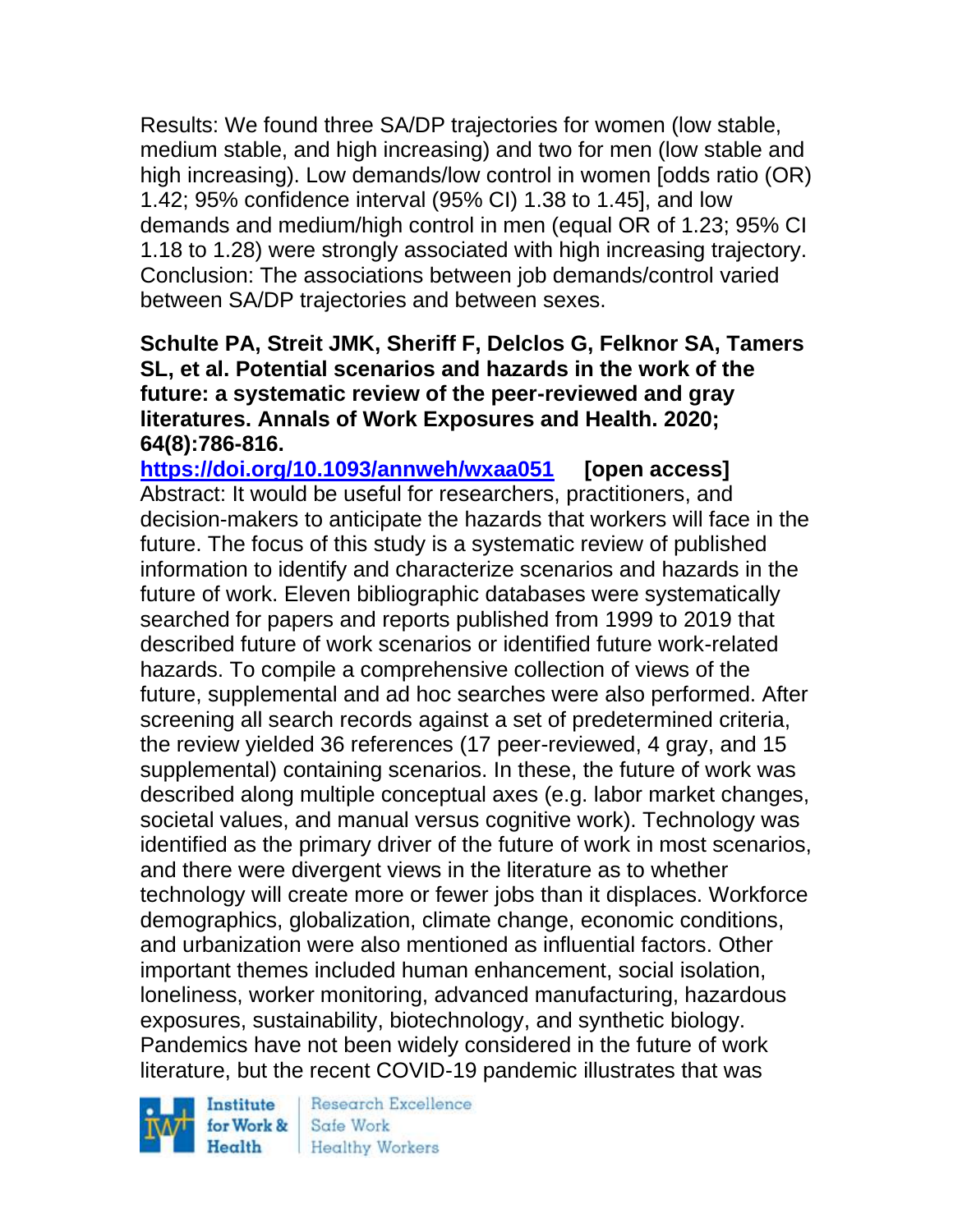short-sighted. Pandemics may accelerate future of work trends and merit critical consideration in scenario development. Many scenarios described 'new' or 'exacerbated' psychosocial hazards of work, whereas comparatively fewer discussed physical, chemical, or biological hazards. Various preventive recommendations were identified. In particular, reducing stress associated with precarious work and its requirements of continual skill preparation and training was acknowledged as critical for protecting and promoting the health and well-being of the future workforce. In conclusion, the future of work will be comprised of diverse complex scenarios and a mosaic of old and new hazards. These findings may serve as the basis for considering how to shape the future of work

# **Southwick JD and Grizzell ST. Utilizing the ICF to enable evidence-based practice among vocational rehabilitation counselors. Rehabilitation Counseling Bulletin. 2020; 64(1):17- 30.**

**<https://doi.org/10.1177/0034355220910782>** 

### **Sritharan J, Luo Y, and Harris MA. Trends in participation rates in case-control studies of occupational risk factors 1991-2017. Occupational & Environmental Medicine. 2020; 77(10):659-665. <https://doi.org/10.1136/oemed-2019-106200>**

Abstract: Objective: Declining participation has been observed in previous epidemiological studies, could occupational risk factor epidemiology be particularly vulnerable to this trend? The objective of this study was to assess trends of participation rates in occupational case-control studies. Methods: Five prominent occupational and epidemiological journals were pre-selected and all articles published between 1991 and 2017 were screened for case-control studies of occupational risk factors for chronic disease outcomes. The primary independent variable was median year of data collection, while the primary outcome variable was reported participation rate. We conducted linear regression, adjusting for study characteristics that included study gender mix, location of recruitment, disease outcome, and data collection method. Results: A total of 180 studies published in the five journals were included in the final analysis. The mean participation was higher for cases (78.9%) than for controls (71.5%). In linear regression, a significant trend of decreasing participation

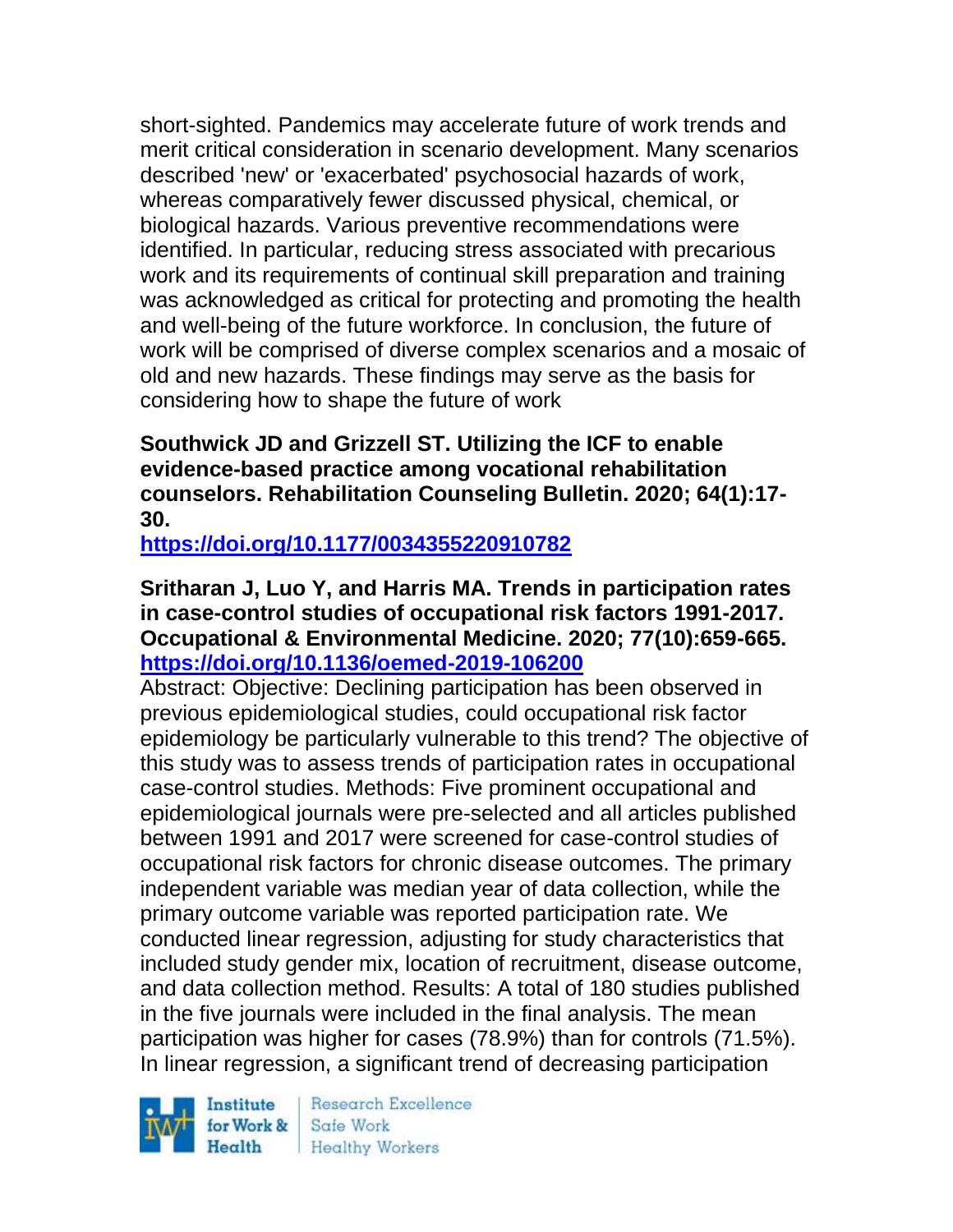was observed for both cases with a percent change of -0.50 per year (95% CI -0.75 to -0.25) for cases and a percent change of -0.95 per year (95% CI -1.23 to -0.67) for controls. After adjustment for study gender mix, location, disease outcome, and data collection method, the trend remained statistically significant for both case and control groups. Conclusion: Declining participation rates in case-control studies of occupational risk factors may reflect an overall decline of participation in population-based samples. Lower participation rates introduce the potential for bias and may deter future population-based studies of occupational risk factors.

### **Tas B. Demographic and clinical features and subsectoral differences in occupational contact allergens in clothing manufacturing workers. American Journal of Industrial Medicine. 2020; 63(11):1008-1016.**

#### **<https://doi.org/10.1002/ajim.23178>**

Abstract: BACKGROUND: Epidemiologic data on the occurrence of contact dermatitis (CD) and the contact allergens involved in clothing manufacturing and its subsectors are scarce. This study aimed to determine the extent of occupational contact allergy and differences between work subsectors in clothing employees with CD. METHODS: A cross-sectional study was conducted with 272 clothing employees, who complained of CD and were diagnosed with occupational allergic contact dermatitis (OACD). Participants worked in accessory, dyeing, sewing, cutting, knitting, packing, cleaning, and ironing subsectors. Data on demographics, working-subsector, working-duration, and lesion-duration were collected, and participants were examined and patch tested. RESULTS: Participants included 173 females and 99 males. Dyeing workers were most frequently diagnosed with OACD, whereas cutting workers were least. Lesions were mostly located on the hands only. The most frequently detected allergens were nickel sulfate in accessory work; disperse blue-106 in dyeing, sewing, cutting, and knitting; cobalt chloride in packing; p-phenylenediamine in cleaning; and budesonide in ironing. CONCLUSIONS: Contact allergens show significant differences in frequency by work subsectors in clothing employees. Careful monitoring of workers for excessive exposures and for early signs of CD is warranted